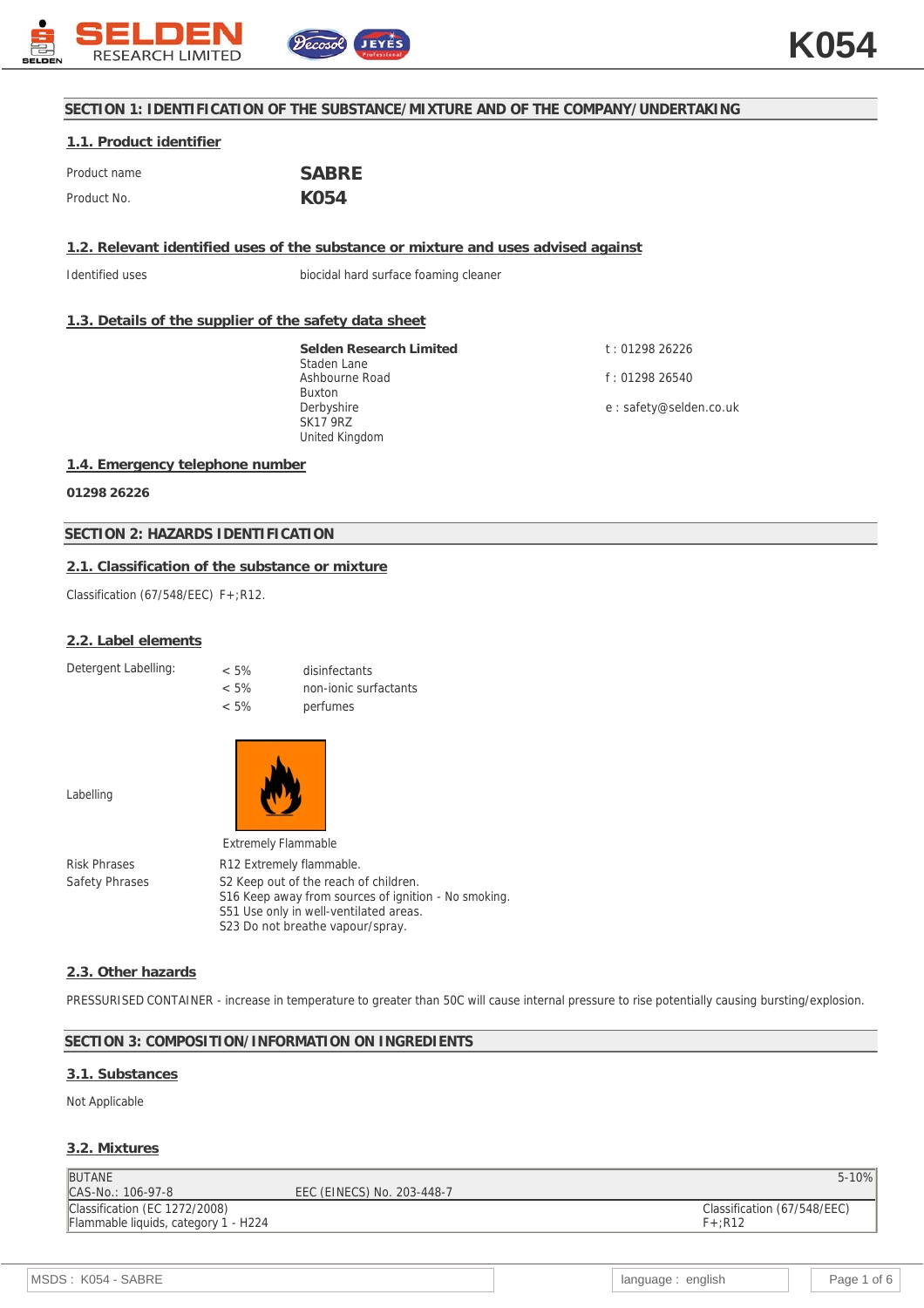

| Dodecyl dipropylenetriamine                  |                                                                  | $< 0.5\%$                   |
|----------------------------------------------|------------------------------------------------------------------|-----------------------------|
| CAS-No.: 2372-82-9                           | EEC (EINECS) No. 219-145-8                                       |                             |
| Classification (EC 1272/2008)                |                                                                  | Classification (67/548/EEC) |
| Acute toxicity, category 4 - Oral - H302     |                                                                  | Xn:R22                      |
| Skin corrosion, categories 1A, 1B, 1C - H314 |                                                                  | C:R34                       |
|                                              | Hazardous to the aguatic environment, acute, category 1 - H400   | N:R50                       |
| PROPAN-2-OL                                  |                                                                  | $5 - 10%$                   |
| CAS-No.: 67-63-0                             | EEC (EINECS) No. 200-661-7                                       |                             |
| Classification (EC 1272/2008)                |                                                                  | Classification (67/548/EEC) |
| Flammable liquids, category 2 - H225         |                                                                  | $F:$ R11                    |
| Eye irritation, category 2 - H319            |                                                                  | Xi:R36                      |
|                                              | STOT***, single exposure, category 3 - Narcotic effects - H336   | R67                         |
| Quaternary ammonium compounds                |                                                                  | $< 0.5\%$                   |
| CAS-No.: 68989-03-7                          | EEC (EINECS) No.                                                 |                             |
| Classification (EC 1272/2008)                |                                                                  | Classification (67/548/EEC) |
| Eye irritation, category 2 - H319            |                                                                  | Xi:R36/38                   |
| Skin irritation, category 2 - H315           |                                                                  | N:R51/53                    |
|                                              | Hazardous to the aquatic environment, chronic, category 2 - H411 |                             |
|                                              | Hazardous to the aquatic environment, chronic, category 2 - H411 |                             |

JEYES

The Full Text for all R-Phrases and Hazard Statements are Displayed in Section 16.

### **SECTION 4: FIRST AID MEASURES**

#### **4.1. Description of first aid measures**

| General information | Treat Symptomatically.                                                                                                                                                          |
|---------------------|---------------------------------------------------------------------------------------------------------------------------------------------------------------------------------|
| Inhalation          | Move the exposed person to fresh air at once., Keep the affected person warm and at rest. Get prompt medical<br>attention., For breathing difficulties oxygen may be necessary. |
| Ingestion           | Rinse mouth thoroughly., Drink plenty of water., Get medical attention.                                                                                                         |
| Skin contact        | Wash the skin immediately with soap and water., Get medical attention if any discomfort continues.                                                                              |
| Eye contact         | Promptly wash eyes with plenty of water while lifting the eye lids., Continue to rinse for at least 15 minutes., Get<br>medical attention if any discomfort continues.          |

#### **4.2. Most important symptoms and effects, both acute and delayed**

| Inhalation   | High concentrations of vapours may irritate respiratory system and lead to headache, fatigue, nausea and<br>vomiting., Gas or vapour displaces oxygen available for breathing (asphyxiant)., Unconsciousness. |
|--------------|---------------------------------------------------------------------------------------------------------------------------------------------------------------------------------------------------------------|
| Ingestion    | May cause burns in mucous membranes, throat, oesophagus and stomach., May cause stomach pain or<br>vomiting.                                                                                                  |
| Skin contact | No specific health warnings noted.                                                                                                                                                                            |
| Eye contact  | Irritation of eyes and mucous membranes.                                                                                                                                                                      |

#### **4.3. Indication of any immediate medical attention and special treatment needed**

Treat Symptomatically.

## **SECTION 5: FIREFIGHTING MEASURES**

## **5.1. Extinguishing media**

Extinguishing media Use:, Powder., Dry chemicals, sand, dolomite etc., Water spray, fog or mist.

## **5.2. Special hazards arising from the substance or mixture**

Unsuitable extinguishing media

#### **5.3. Advice for firefighters**

Special Fire Fighting **Procedures** Self contained breathing apparatus and full protective clothing must be worn in case of fire. Containers close to fire should be removed or cooled with water., Use water to keep fire exposed containers cool and disperse vapours.

### **SECTION 6: ACCIDENTAL RELEASE MEASURES**

#### **6.1. Personal precautions, protective equipment and emergency procedures**

For personal protection, see section 8.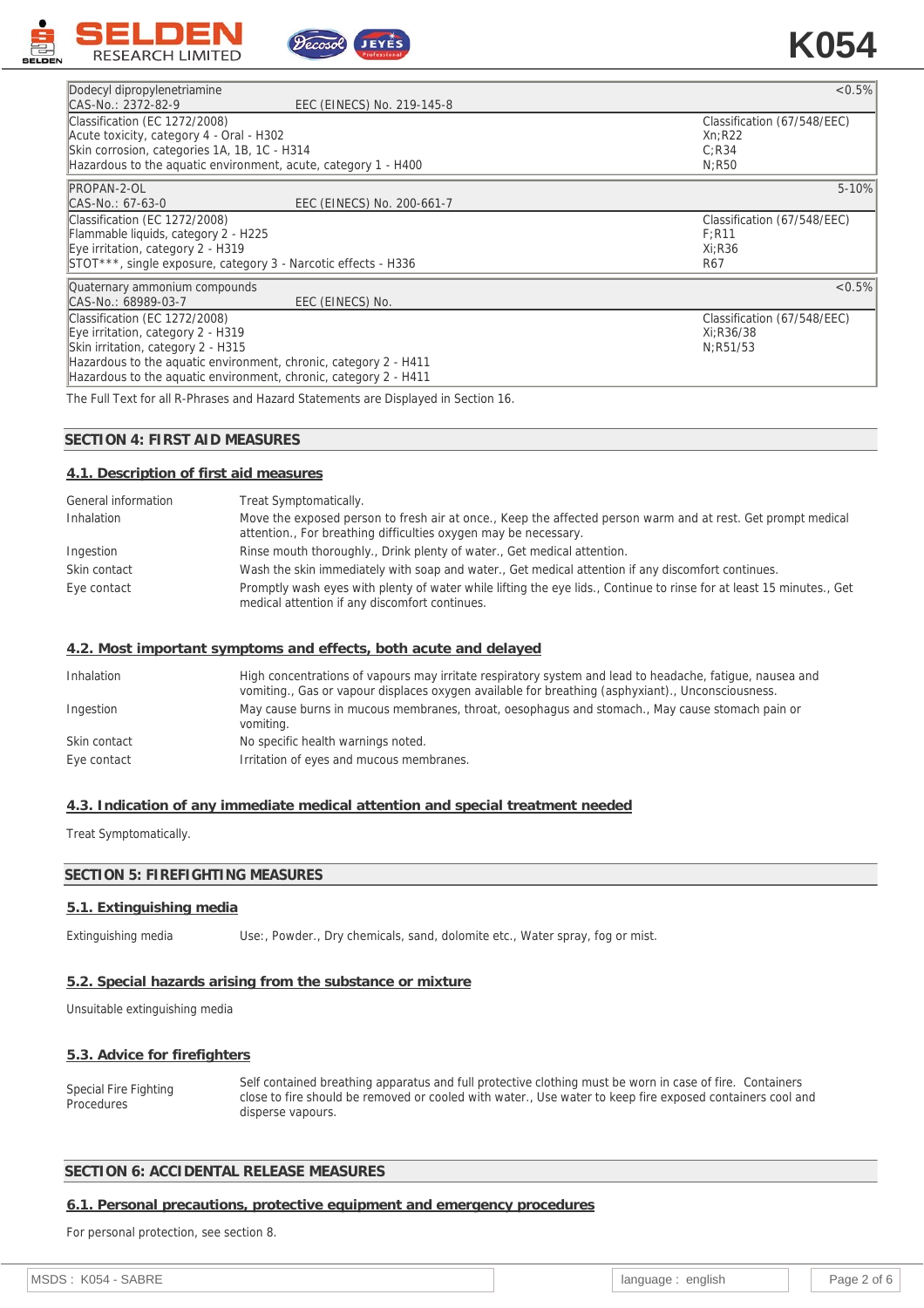

### **6.2. Environmental precautions**

Any spillage needs to be contained and not allowed to enter water courses

#### **6.3. Methods and material for containment and cleaning up**

Wear necessary protective equipment., Extinguish all ignition sources. Avoid sparks, flames, heat and smoking. Ventilate., If leakage cannot be stopped, evacuate area.

#### **6.4. Reference to other sections**

For personal protection, see section 8. For waste disposal, see section 13.

#### **SECTION 7: HANDLING AND STORAGE**

#### **7.1. Precautions for safe handling**

Keep away from heat, sparks and open flame., Avoid spilling, skin and eye contact., Ventilate well, avoid breathing vapours. Use approved respirator if air contamination is above accepted level.

#### **7.2. Conditions for safe storage, including any incompatibilities**

Aerosol cans: Must not be exposed to direct sunlight or temperatures above 50°C.

#### **7.3. Specific end use(s)**

See product label for detailed usage and instructions.

#### **SECTION 8: EXPOSURE CONTROLS/PERSONAL PROTECTION**

#### **8.1. Control parameters**

| Name                              | STD | TWA - 8 Hrs       | STEL - 15 Min     | <b>Notes</b> |
|-----------------------------------|-----|-------------------|-------------------|--------------|
| BUTANE                            | WEL | 600 ppm1450 mg/m3 | 750 ppm1810 mg/m3 |              |
| PROPAN-2-OL                       | WEL | 400 ppm999 mg/m3  | 500 ppm1250 mg/m3 |              |
| $WEL = Workplace Exposure Limits$ |     |                   |                   |              |

#### **8.2. Exposure controls**

Protective equipment



Engineering measures **Provide adequate general and local exhaust ventilation.** Hand protection and the Use protective gloves. Eye protection Eye protection not normally required with day to day use of product Other Protection General workwear only Hygiene measures **Example 20 Inc.** DO NOT SMOKE IN WORK AREA!

#### **SECTION 9: PHYSICAL AND CHEMICAL PROPERTIES**

#### **9.1. Information on basic physical and chemical properties**

| Appearance                     | Aerosol., White foam                                           |
|--------------------------------|----------------------------------------------------------------|
| Odour                          | Characteristic., lime                                          |
| Comments                       | Information given relates to total aerosol container contents. |
| Flash point $(°C)$             | - 74                                                           |
| Auto Ignition Temperature (°C) | $+405$                                                         |
| Flammability Limit - Upper(%)  | 1.8                                                            |
| Flammability Limit - Lower(%)  | 10.0                                                           |

## **SECTION 10: STABILITY AND REACTIVITY**

## **10.1. Reactivity**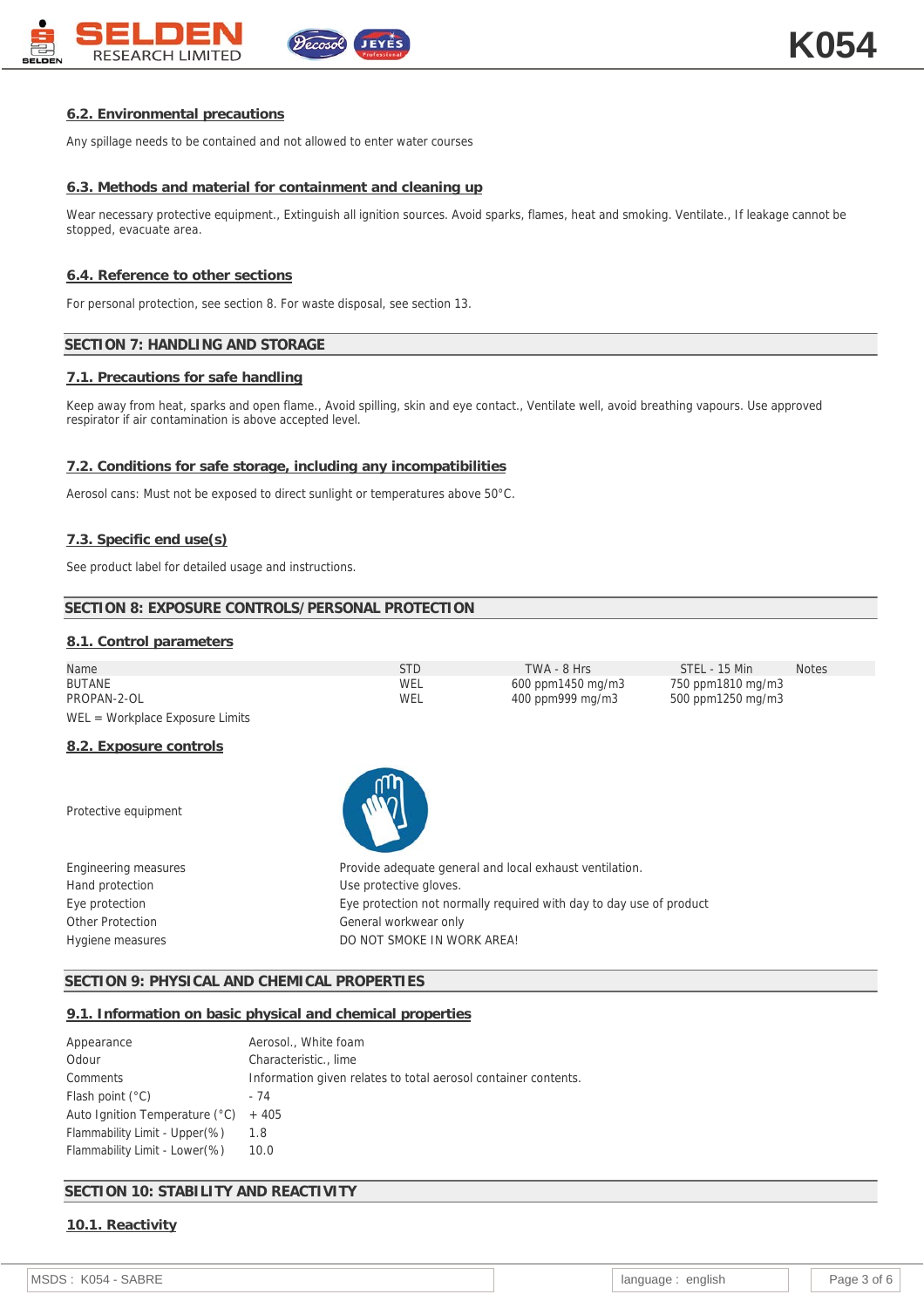

Stable under normal temperature conditions.

## **10.2. Chemical stability**

Stable under normal temperature conditions.

## **10.3. Possibility of hazardous reactions**

None known

## **10.4. Conditions to avoid**

Avoid heat, flames and other sources of ignition., Increase in temperature to greater than 50 degrees will cause rise in internal pressure with likelihood of bursting/explosion.

## **10.5. Incompatible materials**

None known

## **10.6. Hazardous decomposition products**

Fire creates:, Toxic gases/vapours/fumes of:, Carbon monoxide (CO)., Carbon dioxide (CO2).

## **SECTION 11: TOXICOLOGICAL INFORMATION**

## **11.1. Information on toxicological effects**

| Toxicological information | No toxicological data is available for this mixture, however data can be provided for specific raw materials upon<br>request.                                                                                 |
|---------------------------|---------------------------------------------------------------------------------------------------------------------------------------------------------------------------------------------------------------|
| Inhalation                | High concentrations of vapours may irritate respiratory system and lead to headache, fatigue, nausea and<br>vomiting., Gas or vapour displaces oxygen available for breathing (asphyxiant)., Unconsciousness. |
| Ingestion                 | May cause burns in mucous membranes, throat, oesophagus and stomach., May cause stomach pain or vomiting.                                                                                                     |
| Skin contact              | No specific health warnings noted.                                                                                                                                                                            |
| Eye contact               | Irritation of eyes and mucous membranes.                                                                                                                                                                      |

## **SECTION 12: ECOLOGICAL INFORMATION**

## **12.1. Toxicity**

Not classed as Hazardous to the Environment but release to the environment should be avoided.

## **12.2. Persistence and degradability**

Degradability The product is biodegradable.

## **12.3. Bioaccumulative potential**

Bioaccumulative potential The product does not contain any substances expected to be bioaccumulating.

## **12.4. Mobility in soil**

Mobility: The product contains volatile organic compounds (VOC) which will evaporate easily from all surfaces.

## **12.5. Results of PBT and vPvB assessment**

This product does not contain any PBT or PvB substances

## **12.6. Other adverse effects**

None known

## **SECTION 13: DISPOSAL CONSIDERATIONS**

## **13.1. Waste treatment methods**

MSDS : K054 - SABRE **language : english Page 4 of 6** and Page 4 of 6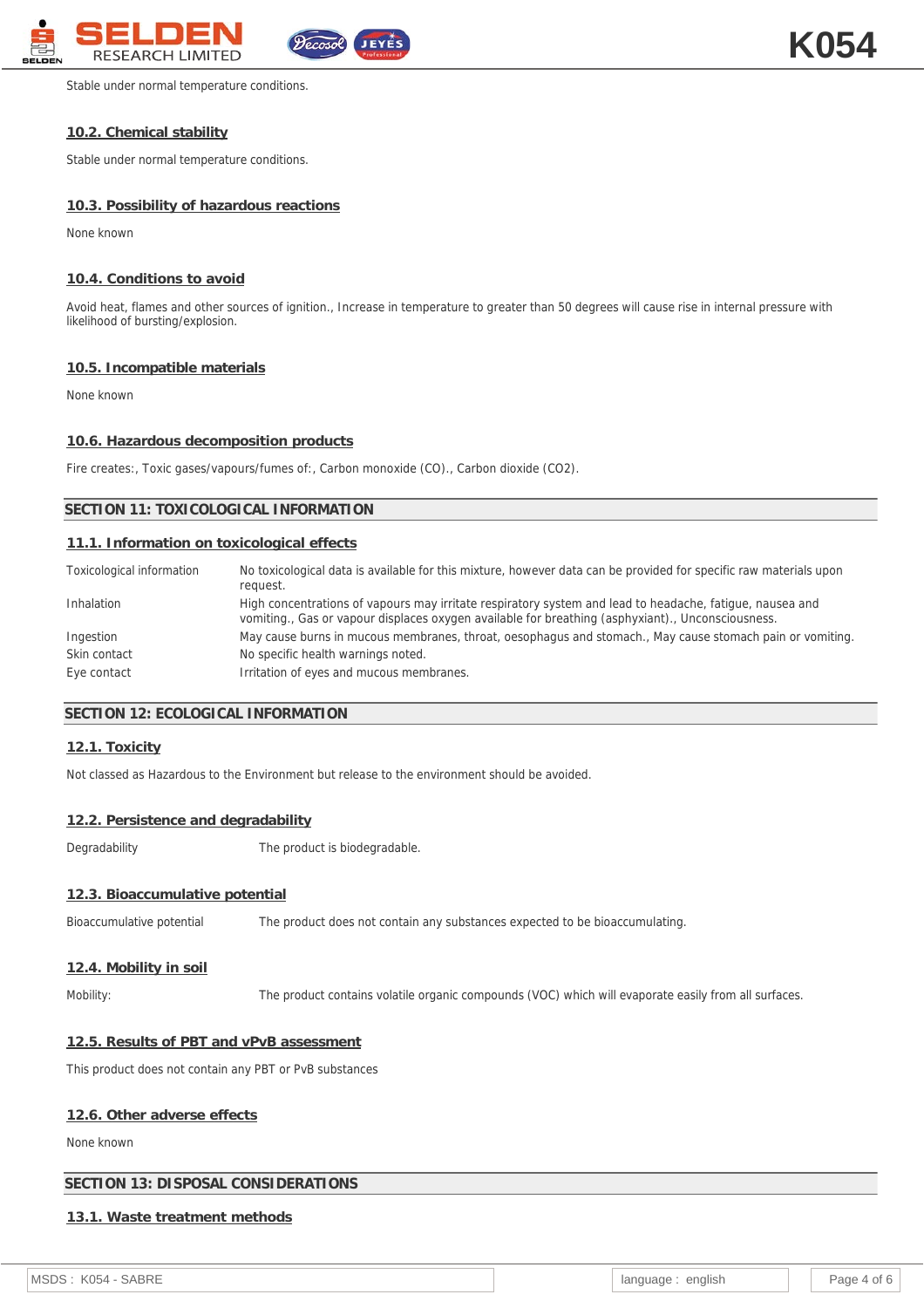

Empty containers must not be burned because of explosion hazard., Dispose of waste and residues in accordance with local authority requirements.

## **SECTION 14: TRANSPORT INFORMATION**

| UN No. (ADR/RID/ADN)<br>UN No. (IMDG)<br>UN No. (ICAO)                                                 | 1950<br>1950<br>1950                                        |
|--------------------------------------------------------------------------------------------------------|-------------------------------------------------------------|
| 14.2. UN proper shipping name                                                                          |                                                             |
| Proper Shipping Name:                                                                                  | AEROSOLS, FLAMMABLE                                         |
| 14.3. Transport hazard class(es)                                                                       |                                                             |
| <b>ADR/RID/ADN Class</b><br><b>IMDG Class</b><br><b>ICAO Class/Division</b><br><b>Transport Labels</b> | 2 Class Code: 5F Label: 2.1<br>2.1<br>2.1<br>Not Applicable |
| 14.4. Packing group                                                                                    |                                                             |
| <b>IMDG Packing group</b><br>ICAO Packing group                                                        | N/A<br>N/A                                                  |
| 14.5. Environmental hazards                                                                            |                                                             |
| Environmentally Hazardous substance/Marine Pollutant<br><b>No</b>                                      |                                                             |
| 14.6. Special precautions for user                                                                     |                                                             |

| Tunnel Restriction Code |  |
|-------------------------|--|
|                         |  |

## **14.7. Transport in bulk according to Annex II of MARPOL73/78 and the IBC Code**

Not relevant

### **SECTION 15: REGULATORY INFORMATION**

## **15.1. Safety, health and environmental regulations/legislation specific for the substance or mixture**

| UK Regulatory References     | The Control of Substances Hazardous to Health Regulations 2002 (S.1 2002 No. 2677) with amendments.                                                                                                                                                                                                                                                                                                                                                                                                                                                                                                                                                                                                                                                                                                                                                                                                                                                          |  |  |  |
|------------------------------|--------------------------------------------------------------------------------------------------------------------------------------------------------------------------------------------------------------------------------------------------------------------------------------------------------------------------------------------------------------------------------------------------------------------------------------------------------------------------------------------------------------------------------------------------------------------------------------------------------------------------------------------------------------------------------------------------------------------------------------------------------------------------------------------------------------------------------------------------------------------------------------------------------------------------------------------------------------|--|--|--|
| Environmental Listing        | Rivers (Prevention of Pollution) Act 1961., Control of Pollution (Special Waste Regulations) Act 1980.                                                                                                                                                                                                                                                                                                                                                                                                                                                                                                                                                                                                                                                                                                                                                                                                                                                       |  |  |  |
| <b>Statutory Instruments</b> | Control of Substances Hazardous to Health., The Chemicals (Hazard Information and Packaging for Supply)<br>Regulations 2009 (S.I 2009 No. 716).                                                                                                                                                                                                                                                                                                                                                                                                                                                                                                                                                                                                                                                                                                                                                                                                              |  |  |  |
| Approved Code Of Practice    | Classification and Labelling of Substances and Preparations Dangerous for Supply.                                                                                                                                                                                                                                                                                                                                                                                                                                                                                                                                                                                                                                                                                                                                                                                                                                                                            |  |  |  |
| Guidance Notes               | Workplace Exposure Limits EH40., Introduction to Local Exhaust Ventilation HS(G)37., CHIP for everyone HSG<br>(108).                                                                                                                                                                                                                                                                                                                                                                                                                                                                                                                                                                                                                                                                                                                                                                                                                                         |  |  |  |
| <b>EU</b> Legislation        | System of specific information relating to Dangerous Preparations. 2001/58/EC., Dangerous Preparations Directive<br>1999/45/EC., Regulation (EC) No 1907/2006 of the European Parliament and of the Council of 18 December 2006<br>concerning the Registration, Evaluation, Authorisation and Restriction of Chemicals (REACH), establishing a<br>European Chemicals Agency, amending Directive 1999/45/EC and repealing Council Regulation (EEC) No 793/93<br>and Commission Regulation (EC) No 1488/94 as well as Council Directive 76/769/EEC and Commission Directives<br>91/155/EEC, 93/67/EEC, 93/105/EC and 2000/21/EC, including amendments., Regulation (EC) No 1272/2008 of<br>the European Parliament and of the Council of 16 December 2008 on classification, labelling and packaging of<br>substances and mixtures, amending and repealing Directives 67/548/EEC and 1999/45/EC, and amending<br>Regulation (EC) No 1907/2006 with amendments. |  |  |  |
| <b>National Regulations</b>  | The Carriage of Dangerous Goods and Use of Transportable Pressure Equipment Regulations 2007 (CDG 2007).                                                                                                                                                                                                                                                                                                                                                                                                                                                                                                                                                                                                                                                                                                                                                                                                                                                     |  |  |  |
|                              |                                                                                                                                                                                                                                                                                                                                                                                                                                                                                                                                                                                                                                                                                                                                                                                                                                                                                                                                                              |  |  |  |

#### **15.2. Chemical Safety Assessment**

No chemical assessment has been carried out as this Safety Data Sheet is for a mixture

#### **SECTION 16: OTHER INFORMATION**

## General information